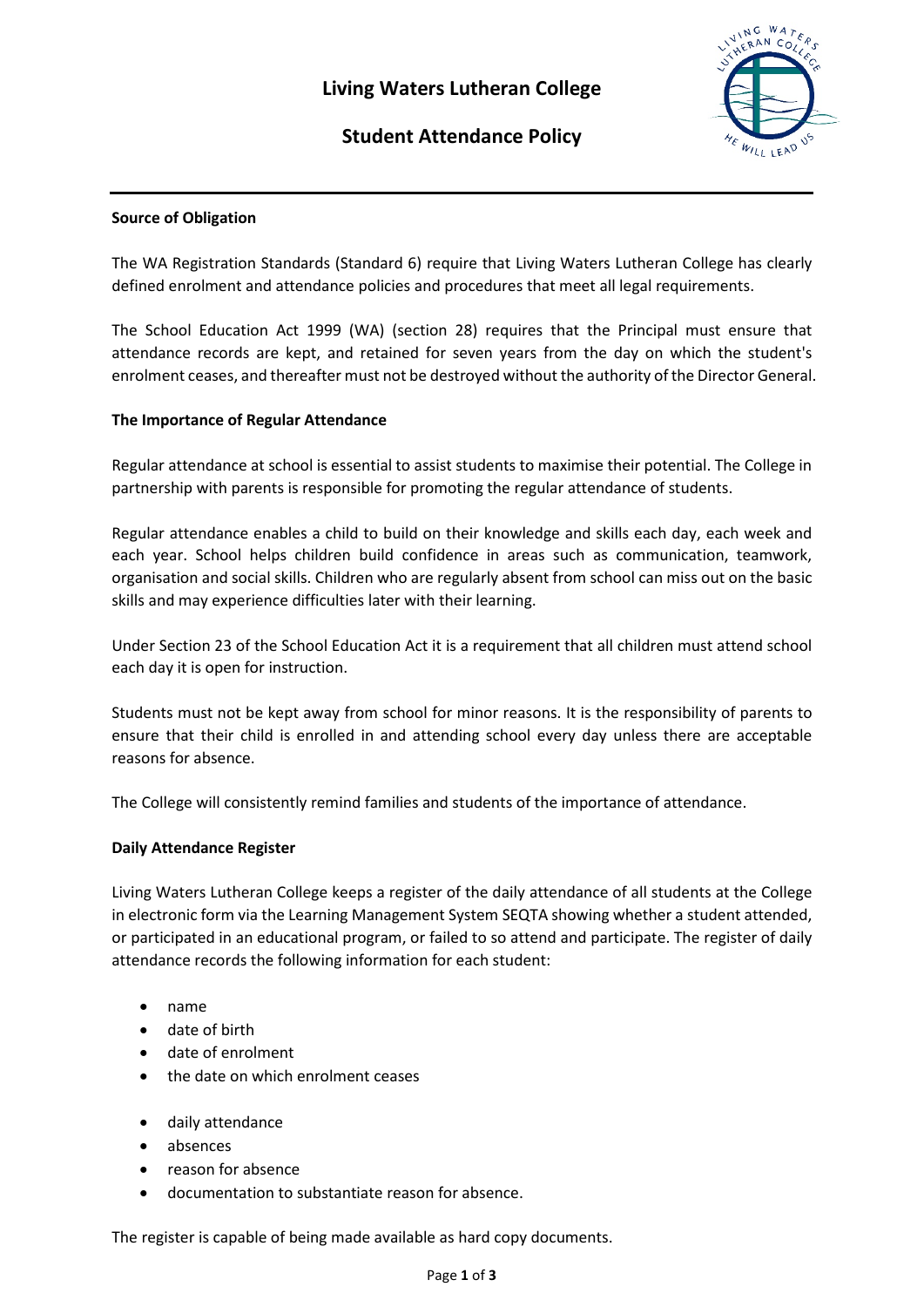## **Primary/Secondary Rolls**

# *PRIMARY*

Primary School attendance is checked at least twice per day, at:

- 9:00am (Morning PC)
- 1.35pm (Following Lunch)

# *SECONDARY*

Secondary School attendance is checked at:

- 8:35am (Morning PC)
- Thence each period

## **Monitoring Daily Attendance**

Living Waters Lutheran College has implemented the following systems and procedures in order to monitor the daily attendance of students and identify absences from College or class:

- Parents are responsible for ensuring that they notify the College to explain the absence of their children on any particular school day. Notification should be provided via email or via the school app. Notification should be made prior to the start of the school day.
- Secondary Pastoral Care teachers mark an initial roll at 8.35 am and Secondary class teachers record attendance for each period of the school day.
- Primary class teachers take the class roll promptly at the commencement of the school day and again after the lunch break.
- All absences are recorded electronically using the Learning Management System SEQTA. Attendance staff cross check against the absentee notifications that have been provided that day.

#### **Following Up Unexplained Student Absences**

Living Waters Lutheran College has implemented the following systems and procedures in order to follow up unexplained absences from College:

Where an absence has not been explained by 9.30 am (after lesson 1 rolls are finalised) an SMS Text message is forwarded to the student's parents notifying them of the absence and requesting that they immediately contact the College. The SMS asks them to confirm the absence and provide a reason for it.

Where the absence remains unexplained the matter will be reported to the relevant Head of School for investigation and follow up.

All information in relation to unsatisfactory attendance is recorded on students' files and information with respect to attendance is provided in each student's school report.

#### **Acceptable reasons for absence (examples)**

- If a child is too unwell to attend school
- If a child has an infectious disease
- If a child is afflicted by temporary or permanent infirmary
- If a child is attending a school organised activity e.g. excursion, camp, work experience or cultural event